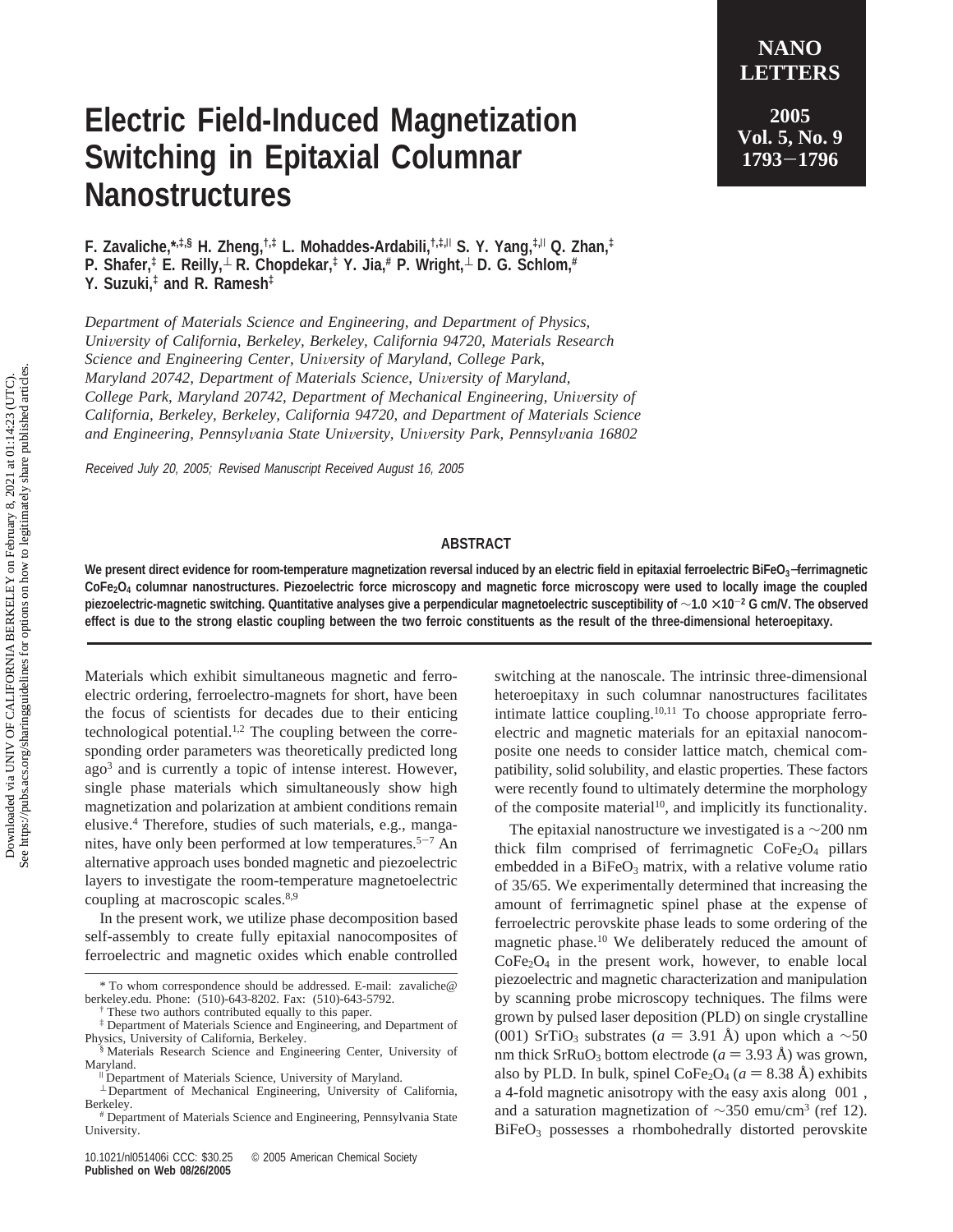

**Figure 1.** Structure and morphology of self-assembled  $BiFeO<sub>3</sub>$  $CoFe<sub>2</sub>O<sub>4</sub>$  epitaxial nanostructures. (a) A sketch of the heterostructure. (b) Typical selective area electron diffraction pattern. (c) Planview TEM image of a  $CoFe<sub>2</sub>O<sub>4</sub>$  pillar surrounded by BiFeO<sub>3</sub>. (d) High resolution plan-view TEM image of the  $CoFe<sub>2</sub>O<sub>4</sub> - BiFeO<sub>3</sub>$ interface taken in the area marked with a rectangle in c. The bars in c and d are 30 and 3 nm, respectively.

structure ( $a_r = 3.96$  Å,  $\alpha_r = 0.6^{\circ}$ )<sup>13</sup> and shows strong polarization and piezoelectric response<sup>14</sup>.

Growth at elevated temperatures leads to phase separation and self-assembly of ferrimagnetic  $CoFe<sub>2</sub>O<sub>4</sub>$  in columnarlike structures surrounded by ferroelectric BiFeO<sub>3</sub>, as a consequence of very little mutual solid solubility of the two phases, depicted schematically in Figure 1a. This is manifested by the superposition of the corresponding electron diffraction spots in the selective area electron diffraction pattern shown in Figure 1b. Moreover, self-organization leads to nanostructuring of  $CoFe<sub>2</sub>O<sub>4</sub>$  as rectangular pillars embedded into the  $BiFeO<sub>3</sub>$  matrix (Figure 1c). The epitaxial growth is inferred by the good lattice match between the components of the heterostructure and proven by the high-resolution electron micrograph shown in Figure 1d. The very good lattice and chemical match between  $\text{CoFe}_2\text{O}_4$  and  $\text{BiFeO}_3$ as well as between these two phases and the substrate leads to epitaxial alignment along the film's normal also.

Local magnetic and piezolectric response data acquired by magnetic force microscopy (MFM) and piezoelectric force microscopy (PFM)<sup>15</sup> (Figure 2a-c) prove that the ferroic properties of  $CoFe<sub>2</sub>O<sub>4</sub>$  and  $BiFeO<sub>3</sub>$  are retained in the heterostructure. Thus, ferroelectricity and magnetism coexist in the thin film. We note that throughout this work, only nonmagnetic conducting probes were used for the contactmode PFM scans, whereas magnetic probes were solely used for the tapping-lift MFM imaging (phase detection). The uniform magnetic contrast given by most of the pillars suggests that they are in a single-domain state, but polydomain magnetic structures are occasionally observed as well. In the images shown in Figure 2a,b the magnetic probe was magnetized in such a direction that white (positive phase,



**Figure 2.** Magnetic and piezoelectric force microscopy images of a  $(BiFeO<sub>3</sub>)<sub>0.65</sub> - (CoFe<sub>2</sub>O<sub>4</sub>)<sub>0.35</sub>$  film. (a and b) Magnetic force microscopy images of the same area after magnetizing the film perpendicular to the surface in opposite magnetic fields of 20 kOe. (c) Perpendicular piezoelectric force microscopy image taken after poling the film at  $-8$  V (dark frame), and  $+8$  V (white, inside box). The bars are  $2 \mu m$ .

attractive interaction) stands for down magnetization, and black (negative phase, repulsive interaction) corresponds to up magnetization. Thus, magnetization points predominantly up in Figure 2a and down in Figure 2b. A perpendicular magnetic anisotropy was measured in the columnar  $\text{CoFe}_2\text{O}_4$ structures, which can be attributed to the residual compressive strain,  $\epsilon_{33}^{\text{CoFe}_2\text{O}_4} \sim 1.0 \times 10^{-3}$ , as calculated from the electron diffraction data. A clear piezoelectric response is measured on the matrix by PFM (Figure 2c). Electrical poling was performed by scanning in contact mode with a conductive probe biased at  $-8$  V over a  $5 \times 5 \mu m^2$  area, followed by another scan with the probe biased at  $+8$  V over the central  $3 \times 3 \mu m^2$  area. The two tones observed in the perpendicular PFM image in Figure 2c indicate that the perpendicular component of polarization can be switched between two stable states in the  $BiFeO<sub>3</sub>$  matrix.

MFM images of the same area shown in Figure 2a,b indicate that magnetization can be switched in the ferrimagnetic columns by applying a sufficiently strong magnetic field. The critical question is this: can an applied electric field switch/change the magnetization, i.e., is there a strong enough coupling between the two ferroic components of the nanocomposite? To explore this, PFM and MFM scans were taken after every electrical poling or magnetizing process. First, the film was magnetized out-of-plane in a 20 kOe magnetic field, which results in a predominantly upwardoriented magnetization in the  $\text{CoFe}_2\text{O}_4$  columnar structures (white in Figure 3a). Second, the film was sequentially electrically poled at  $-12$  and  $+12$  V, and piezoelectric switching was confirmed by PFM. The difference between the MFM images taken before (Figure 3a) and after electrical poling (Figure 3b) is striking: a large fraction of the magnetic columnar structures fully reversed contrast from white to black, some partly changed color, and only a few remained unchanged. Such contrast reversal is illustrated in Figure 3c,d with line profiles taken over two such magnetic pillars before (black curves) and after electrical poling (red and green curves). The two colored curves correspond to the two magnetic entities marked with like colors in Figure 3a,b. From the line profiles in Figure 3c,d, we learn the following: (i) in the pillar marked with red, the MFM phase changed sign completely; (ii) in the pillar marked with green, the MFM phase only partly changed sign. Since sign changes in the MFM phase are the result of changes in the direction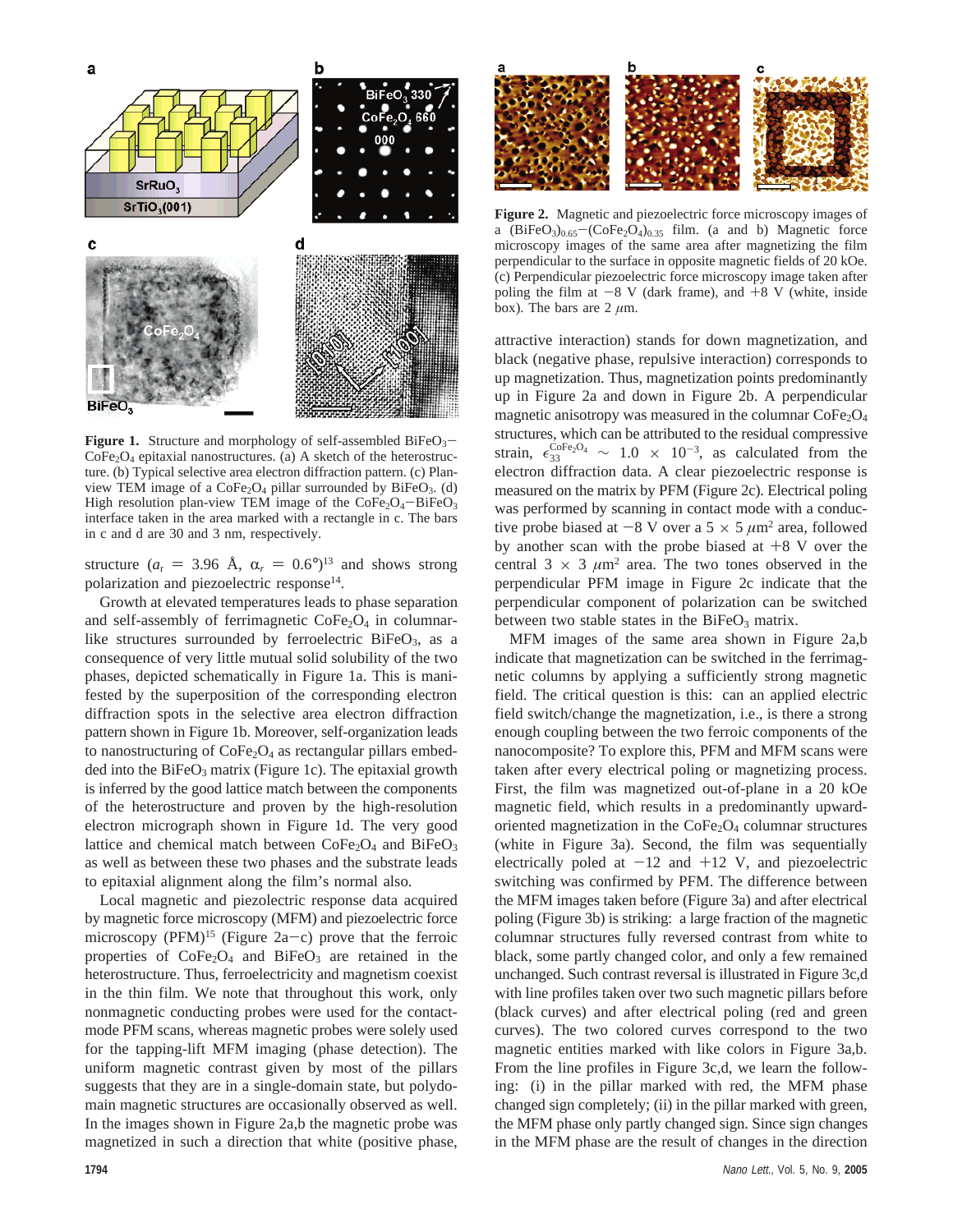



**Figure 3.** Changes in the magnetic configuration of a  $(BiFeO<sub>3</sub>)<sub>0.65</sub>$  $(CoFe<sub>2</sub>O<sub>4</sub>)<sub>0.35</sub>$  film upon electrical poling. Magnetic force microscopy image taken (a) after magnetization in an upward oriented 20 kOe perpendicular field, and (b) after electrical poling at +12 V. The bars are  $1 \mu m$ . (c and d) Line profiles measured over two CoFe2O4 pillars emphasized in the MFM images with red and green, respectively. The black curves stand for the MFM signal before electrical poling.

of the magnetic interaction between probe and film (from attractive to repulsive in our case) the two situations depicted in Figure 3c,d correspond, respectively, to (i) magnetization reversal (red pillar in Figure 3a,b) and (ii) polydomain formation (green pillar in Figure 3a,b). We emphasize that this change in the state of magnetization in the magnetic columnar structures is solely the result of applying an electric field, implying a significant magnetoelectric coupling between the two ferroic components of the film. The electricfield induced switching of magnetization was also performed starting with the opposite magnetization direction in the pillars, i.e., pointing down, and similar results were obtained. Therefore, the two opposite perpendicular magnetization states in the  $CoFe<sub>2</sub>O<sub>4</sub>$  columnar structures can be brought into each other by applying an electric field. This process can only be possible in the presence of a significant coupling between the ferroelectric matrix and ferrimagnetic pillars.

To quantify the strength of such a magnetoelectric coupling, 30 micron diameter test capacitors were fabricated over ∼10% of the film area using a lithographic lift-off procedure. First, the film was magnetized in a downward oriented 20 kOe perpendicular magnetic field (positive in Figure 4). The resulting saturation to remanence *M*(*H*) curve is depicted with a black line in Figure 4. All *M*(*H*) curves in Figure 4 were measured by a superconducting quantum interference device (SQUID) magnetometer at room temperature. Afterward, the test capacitors were electrically poled with square,  $-10V$  pulses with a duration of  $100 \mu s$ . Lower biases were applied on the deposited Pt contacts than that used in the PFM imaging experiments because better electrical contacts are achieved in the former case. Following electrical poling, the film was placed back in the SQUID



**Figure 4.** Quantitative analysis of magnetization change after electrical poling. (a) Magnetization curves taken before (black curves), and after (red curves) electrical poling of ∼10% of the total film area. (b) An enlarged view of the central part of a. (c) Possible polarization/magnetization configurations for coupling.

magnetometer and the magnetization was measured again, ramping the field from 0 to 20 kOe and back to 0 (the red curve in Figure 4). Figure 4b shows an enlarged portion of the central part of the  $M(H)$  plot in Figure 4a, in which the arrows point in the direction of field ramping. As the result of electrical poling at  $-10$  V for 100  $\mu$ s, the  $M(H)$  curve starts from a value below remanence, *M*r, and stays below the "saturation to remanence" curves up to about 7 kOe as the field is ramped up (red curve in the first quadrant of Figure 4b). Taking into account that only 10% of the film was poled, these SQUID measurements give a magnetization drop of ∼0.6 × 2*M*<sup>r</sup> in the columnar structures under the contacts, due to magnetization reversal or polydomain formation, as seen in the MFM image in Figure 3b. The same behavior is observed for the oppositely magnetized film (up) after poling at  $+10$  V, (see the plots in the third quadrant in Figure 4, corresponding to negative fields).

The electric field-induced change of magnetization, ∆*M*, measured from the plots in Figure 4b enables us to estimate the strength of magnetoelectric coupling between the ferroelectric matrix and the ferrimagnetic columnar structures. We estimate the static perpendicular magnetoelectric susceptibility,  $\alpha_{33} = \Delta M/\Delta E$ , to be ~1.0 × 10<sup>-2</sup> G cm/V. This value is indicative of significant coupling and agrees well with the numbers obtained for single crystalline piezoelectricpiezomagnetic bilayers at microwave frequencies.9 In addition, it is important to note the potential to achieve spatial control of electric field-induced magnetization switching at the nanoscale. Two initial polarization/magnetization configurations were found to lead to the observed coupling effect upon the application of an electric field. These are schematically depicted in Figure 4c.  $P_i^{+/-}$ , with  $i = \overline{1,4}$  and  $M^{+/-}$ <br>stand, respectively, for the eight possible orientations of stand, respectively, for the eight possible orientations of